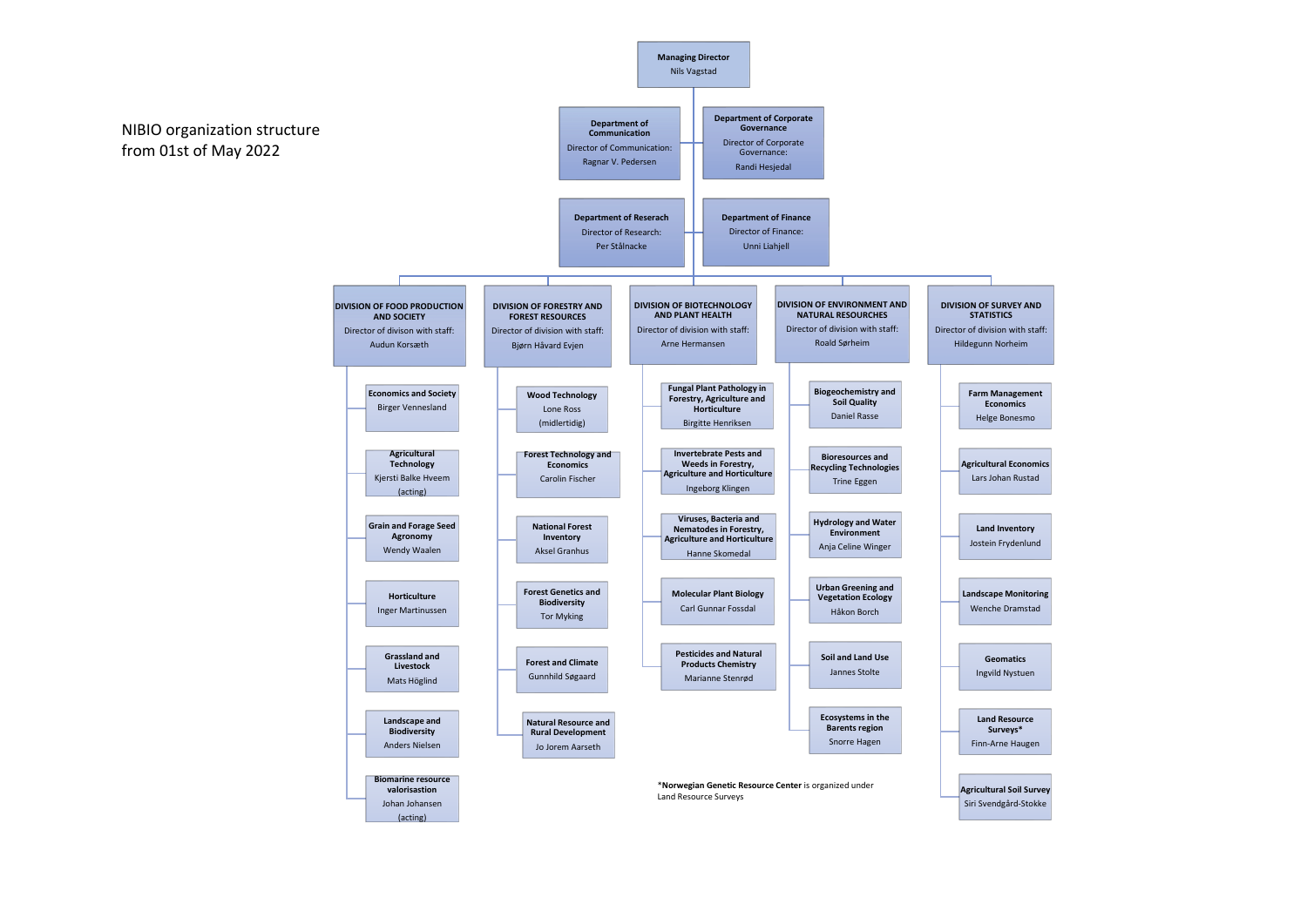Underlying organization structure from January 21st 2021 for Department Estates and Facilities.

Stations (10): Svanhovd, Holt, Tjøtta, Ullensvang, Tingvoll, Furuneset, Særheim, Landvik, Apelsvoll, Steinkjer and Ås **(with offices in H7,H8,O43 og R9).**

Offices (4): Bodø, Trondheim, Bergen og Oslo.